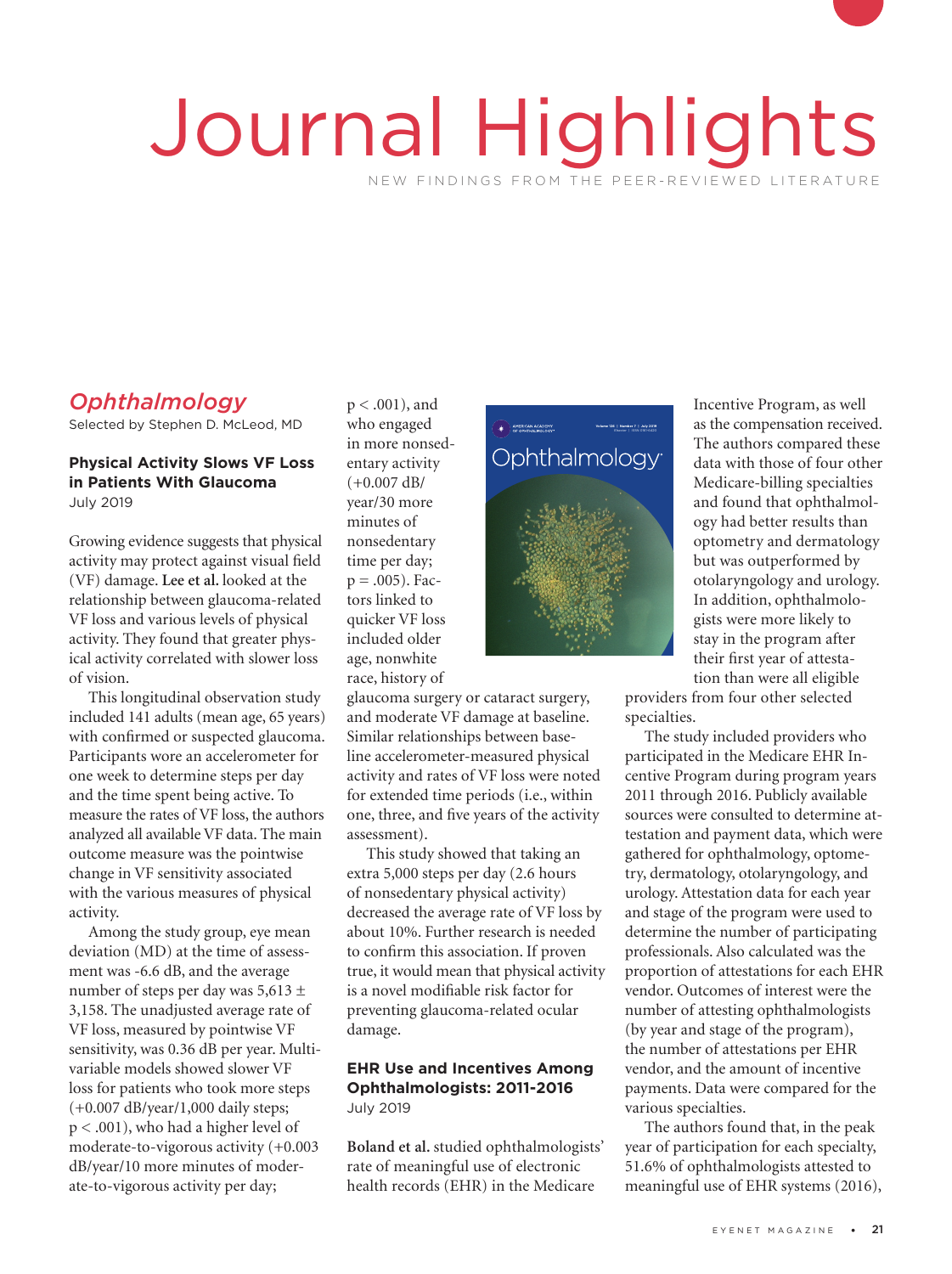

versus 37.1% of optometrists (2013), 50.2% of dermatologists (2016), 54.5% of otolaryngologists (2013), and 64.4% of urologists (2016). During the sixyear period, the average incentive payments were \$17,942 for ophthalmologists, \$11,105 for optometrists, \$16,617 for dermatologists, \$20,203 for otolaryngologists, and \$23,821 for urologists. The EHR systems used most often by ophthalmologists were Epic and NextGen.

Even though ophthalmology fared relatively well in meaningful EHR use, many ophthalmologists have not participated in the incentive program or stopped participating; 2015 data indicated that 25% were not engaged in the program. Top reasons for nonparticipation by ophthalmologists were high costs and complex reporting.

#### **Systemic Safety Profile of Anti-VEGF Therapy for DME** July 2019

Although intravitreal anti-VEGF therapy is the standard of care for diabetic macular edema (DME), the systemic safety of this treatment has not been established. **Maloney et al.** used a large claims database to ascertain the risk of serious systemic events among patients with DME who received intravitreal injections of anti-VEGF drugs. Their analysis showed that, compared with patients treated by corticosteroids or macular laser, those who received intravitreal injections did not have a higher risk of cerebrovascular disease, myocardial infarction, or major bleeding.

For this retrospective cohort study, the researchers included adults treated with intravitreal anti-VEGF therapy from 2006 to 2015. Patients were identified from a large U.S. insurance database. Eligible participants had private insurance or were members of a Medicare Advantage plan; all had medical coverage for at least one year before starting DME treatment. Using the same database, the authors also identified patients who were treated with macular laser or intravitreal corticosteroids; these patients served as controls.

Main outcome measures were



*COMPARISON. A patient in the treat-and-extend arm (left) and the fixed-schedule arm (right), during the initial visit (top), the fifth visit (center), and the final visit (bottom). Adapted from* Ophthalmology Retina.

associations between the treatments and predefined systemic outcomes, using Cox proportional hazards regression, and they included the risk of cerebrovascular disease, myocardial infarction (MI), major bleeding, and allcause hospitalization occurring within six months of initial DME treatment.

For the comparison between anti-VEGF and macular laser therapy, inverse propensity score weighting was used to account for treatment selection bias. Because relatively few patients received corticosteroids, the comparison with anti-VEGF treatment required 2:1 propensity score matching for demographics, study year, and baseline comorbidities. Results were expressed as hazard ratios (HRs) and 95% confidence intervals (CIs).

Altogether, 23,348 patients met the inclusion criteria. Of these, 13,365 were initially treated with macular laser, 9,219 with anti-VEGF therapy, and 764 with intravitreal corticosteroids. The analysis showed no link between anti-VEGF therapy and elevated risk of cerebrovascular disease (HR, 0.96; CI, 0.65-1.41;  $p = .83$ ), major bleeding  $(HR, 1.23; CI, 0.76-1.99; p = .41)$ , or MI (HR, 1.03; CI, 0.73-1.44; p = .88), as compared to macular laser treatment. Rates of primary systemic serious event were similar for anti-VEGF and corticosteroid treatment (all  $p > .05$ ). The risk of all-cause hospital admission after treatment was higher with anti-VEGF therapy than with macular laser (HR,

1.17; CI, 1.05-1.30;  $p = .01$ ). This finding may warrant further study. *—Summaries by Lynda Seminara*

# *Ophthalmology Retina*

Selected by Andrew P. Schachat, MD

#### **Aflibercept Effective for Radiation Maculopathy** July 2019

**Murray et al.** set out to evaluate whether intravitreal aflibercept could help maintain vision in patients who received radiation for uveal melanoma. They found that the anti-VEGF treatment appears to limit vision loss associated with radiation maculopathy.

For this prospective study, the researchers enrolled 40 patients with uveal melanoma and documented tumor control. All patients had visually compromising radiation maculopathy, which was documented by spectraldomain optical coherence tomography (SD-OCT) and confirmed by a decline in best-corrected visual acuity (BCVA).

The patients were randomly assigned to receive injections of aflibercept 2.0 mg/0.05 mL either on a fixed six-week schedule or under a treat-and-extend protocol. For those in the treat-andextend arm, improvement in maculopathy, as seen on SD-OCT, allowed for a one-week increase in the follow-up interval; conversely, a worsening in maculopathy mandated a one-week decrease. Main outcome measures were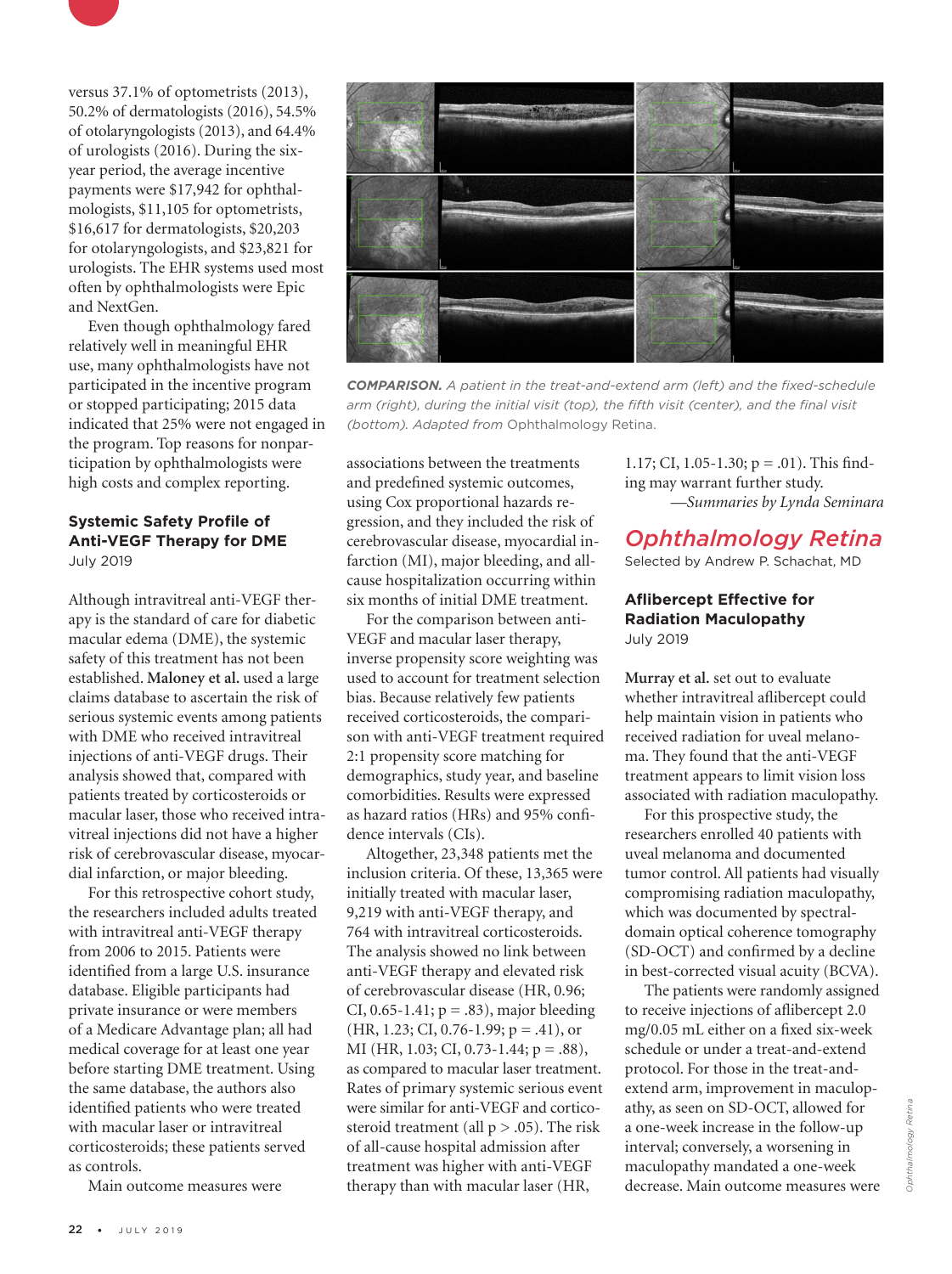BCVA and SD-OCT measurements of central retinal thickness.

Thirty-nine of the 40 patients completed the study with 60 weeks of follow-up. Mean BCVA at baseline was 20/63; this was maintained at 20/62 at the study's conclusion. Mean SD-OCT central retinal thickness was 423 µm at baseline; this improved to 294 µm at 60 weeks.

Visual acuity improved by 3 or more lines in five patients, decreased by 3 or more lines in six patients, and held stable in the remainder. One patient experienced a single episode of an inflammatory response after receiving an intravitreal injection. No other adverse side effects were noted.

With regard to the two treatment approaches, the authors noted that they initially hoped that the treat-andextend arm would allow for fewer intravitreal injections during the course of the study. However, this did not prove to be the case, as virtually all patients required treatment every six weeks.

*—Summary by Jean Shaw*

## *American Journal of Ophthalmology*

Selected by Richard K. Parrish II, MD

#### **Use of Confocal Microscopy to Diagnose Corneal Graft Rejection** July 2019

**Chirapapaisan et al.** investigated whether laser in vivo confocal microscopy can help support the diagnosis of corneal graft rejection. They found that it could, as immune cell density was significantly higher in rejected grafts than in those that were not rejected.

For this prospective case-control study, the researchers enrolled 38 patients who had undergone penetrating keratoplasty (15 with graft rejection; 23 without) and nine age-matched healthy controls. Full-thickness confocal microscopy scans were performed in the central cornea of all eyes with grafts and in one eye of each of the nine control subjects. In addition, multiple scans were taken of the epithelial, sub-basal, stromal, and endothelial layers, and five representative images of each layer were selected for analysis of immune cell density by a masked observer. The main outcome was the immune cell density in the corneal layers and its associations with any clinical signs and symptoms of graft rejection.

Significant differences in immune cell densities were found among normal control patients, nonrejected grafts, and rejected grafts: Total immune cell density was  $48.60 \pm 10.67$  cells/mm<sup>2</sup> in controls,  $187.70 \pm 22.80$  cells/mm<sup>2</sup> in nonrejected grafts, and  $285.32 \pm 53.23$ cells/mm2 in rejected grafts. When immune cell densities were compared layer by layer, higher densities were seen only in the sub-basal and endothelial layers of the rejected grafts than in the nonrejected ones.

With regard to clinical signs and symptoms of graft rejection, all of the 15 patients who had experienced graft rejection experienced decreased vision, 10 had ocular irritation, nine complained of light sensitivity, and seven reported ocular pain. Those with pain, ocular irritation, and light sensitivity were more likely to have increased immune cell density in the sub-basal layer, and those with pain were also more likely to have a higher density in the epithelial layer.

In addition, all patients with rejected grafts had one or more typical clinical signs of rejection, with specific signs associated with increased density in particular corneal layers. Patients with anterior chamber cells and the Khodadoust line were more likely to have elevated immune cell density in every corneal layer.

The results suggest that confocal microscopy may be useful as an adjunct tool for diagnosing corneal graft rejection during the early stages of immunologic reaction, particularly in questionable or subtle cases, the authors said.

#### **Timolol and Aqueous Humor Outflow in Healthy Eyes** June 2019

**Kazemi et al.** assessed the effect of timolol on outflow facility in healthy human eyes. They found that the drug reduces outflow facility—and that this

effect is greater in eyes with higher outflow facility at baseline.

For this prospective study, the researchers evaluated 113 participants who were 40 to 81 years old. At baseline, intraocular pressure (IOP) was measured in both eyes of each participant in both a sitting and supine position. Outflow facility was measured while participants were in a supine position. The participants were instructed to instill timolol 0.5%, one drop every 12 hours in both eyes, for one week. At that point, IOP and outflow facility measurements were repeated.

The mean IOP at baseline was 15.1  $\pm$  3.0 mm Hg; this decreased to 12.4  $\pm$ 2.4 mm Hg after one week of timolol. Mean outflow facility at baseline was  $0.23 \pm 0.08 \mu L/min$  per mm Hg; this decreased to  $0.18 \pm 0.08$  µL/min per mm Hg after the treatment week. In addition, higher baseline outflow facility was associated with greater decrease in outflow facility after timolol treatment.

 This reduction in outflow facility may partially negate the overall IOPlowering effect of timolol, the authors noted. Although the precise mechanism behind this phenomenon remains to be determined, one possible explanation may involve the blockade of beta-receptors in the trabecular outflow pathway. Alternatively, compensatory physiologic changes may be involved.

*—Summaries by Jean Shaw*

## *JAMA Ophthalmology*

Selected and reviewed by Neil M. Bressler, MD, and Deputy Editors

#### **Impact of Vision Loss on Hospitalization Costs** June 2019

Patients with vision loss who are hospitalized for common illnesses may not be identified as needing special attention for their vision deficits. **Morse et al.**  compared health care utilization for older adults with and without vision loss who were hospitalized for similar conditions. They found that those with severe visual impairment had longer hospital stays, higher readmission rates, and greater costs during and after hospitalization.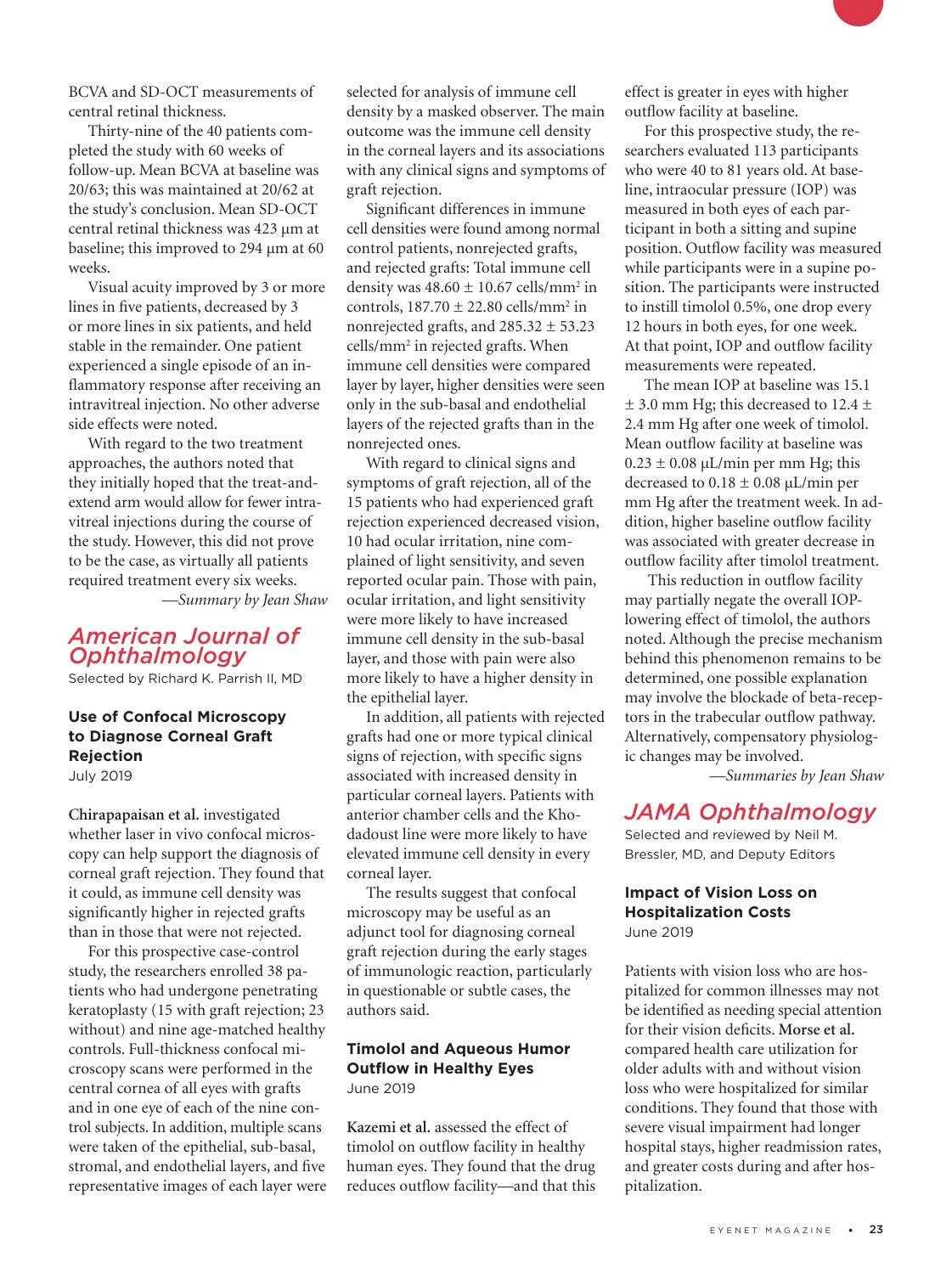

Main outcomes were lengths of stay, readmission rates, and hospital costs (during hospitalization and within 90 days after discharge). Multivariable logistic and linear-regression models were used to identify factors associated with these outcomes in each study arm. Data were analyzed for 2015 to 2018.

There were 6,165 Medicare beneficiaries with no vision loss (mean age, 82.0 years), 3,401 with partial vision loss (mean age, 80.4 years), and 2,764 with severe vision loss (mean age, 83.9). In the Clinformatics database, the number of patients in those categories were 5,929 individuals (mean age, 73.7 years), 3,515 (mean age, 71.8), and 2,414 (mean age, 76.6), respectively.

Hospital stays were longer, readmission rates were higher, and hospitalization costs (through 90 days following discharge) were greater for Medicare members with severe vision loss versus those with no visual impairment (mean stay, 6.48 vs. 5.26 days; mean readmission rate, 23.1% vs. 18.7%; mean costs, \$64,711 vs. \$61,060).

In addition, those with severe vision loss stayed 4% longer in the hospital (estimated ratio,  $1.04$ ;  $p = .02$ ), had 22% higher readmission rates (odds ratio, 1.22;  $p = .007$ ), and incurred 12% higher costs (estimated cost ratio, 1.12; p < .001). Results were similar for patients with commercial health plans.

In extrapolating their findings

to nationwide hospitalization, the authors estimated that the additional cost of caring for patients with vision loss exceeds \$500 million annually. In addition, they noted that addressing the vision deficits of hospitalized patients could result in substantial cost savings and better health outcomes. *(Also see related commentary by David W. Parke II, MD, and Anne L. Coleman, MD, PhD, in the same issue.)*

#### **Advantages of the DUCK Scoring System for Determining Keratoconus Progression** June 2019

Defining keratoconus progression is crucial for treatment decisions, but consensus is lacking as to which parameters are best suited for this purpose. **Wisse et al.** compared two methods for determining keratoconus progression and found that the Dutch Crosslinking for Keratoconus (DUCK) score was superior to conventional methodology (e.g., change in maximum keratometry).

The comparative prospective study was conducted at two academic treatment centers (one for discovery and the other for validation). The discovery and validation cohorts were comparable with respect to demographics and maximum keratometry. Eligible patients had keratoconus and were referred from January 2010 through June 2014. The study goal was to assess whether the DUCK scoring system could identify patients who require corneal cross-linking (CXL).

The DUCK system includes five parameters that are assessed routinely: age, visual acuity, refraction error, keratometry, and the patient's subjective experience. Each item is scored on a three-point scale (0-2). For instance, patient-reported quality of vision is scored as 0 (no complaints), 1 (complaints mildly affecting quality of life), or 2 (complaints severely affecting quality of life). The overall DUCK score range is 0 to 10 points, with 10 indicating the highest rate of disease progression. In addition, a score ≥6 indicates the need for CXL.

The authors compared DUCK scoring with the conventional criterion of

1.0-D increase in maximum keratometry during the preceding 12 months and conducted sensitivity analyses. Main outcomes were the overall rate of treatment reduction and the rate of duly withheld treatment.

Among the 504 eyes (388 patients) that qualified for analysis, the DUCK score proved superior to maximum keratometry for recognizing progressive keratoconus. The overall treatment rate was reduced by 23% without increasing the risk of disease progression. The DUCK score also was more sensitive in identifying eyes for which treatment was correctly withheld.

Improving patient selection for CXL would avoid unnecessary treatment risks for patients who don't require this procedure, the authors said.

#### **Accuracy of the WebMD Symptom Checker for Ophthalmic Diagnoses** June 2019

As the accessibility of internet-based resources continues to grow, more patients are conducting self-guided research of symptoms, making it important to determine the accuracy of online symptom checkers. In a cross-sectional study using validated ophthalmic clinical vignettes, **Shen et al.** looked at the accuracy of the popular WebMD symptom checker. They found that the primary diagnosis generated by the symptom checker was correct for only 26% of the clinical scenarios. Moreover, the correct diagnosis was not on the list of possibilities for nearly half of the vignettes.

This cross-sectional descriptive study involved generating 42 validated clinical vignettes of ophthalmic symptoms and distilling them to their core presenting signs. The "cases" were entered into the WebMD symptom checker by two people who were masked to the diagnoses (one of whom was medically trained).

Output from the symptom checker was documented, including triage urgency and the list of diagnoses ranked from most to least likely. The main outcome was diagnostic accuracy of the symptom checker.